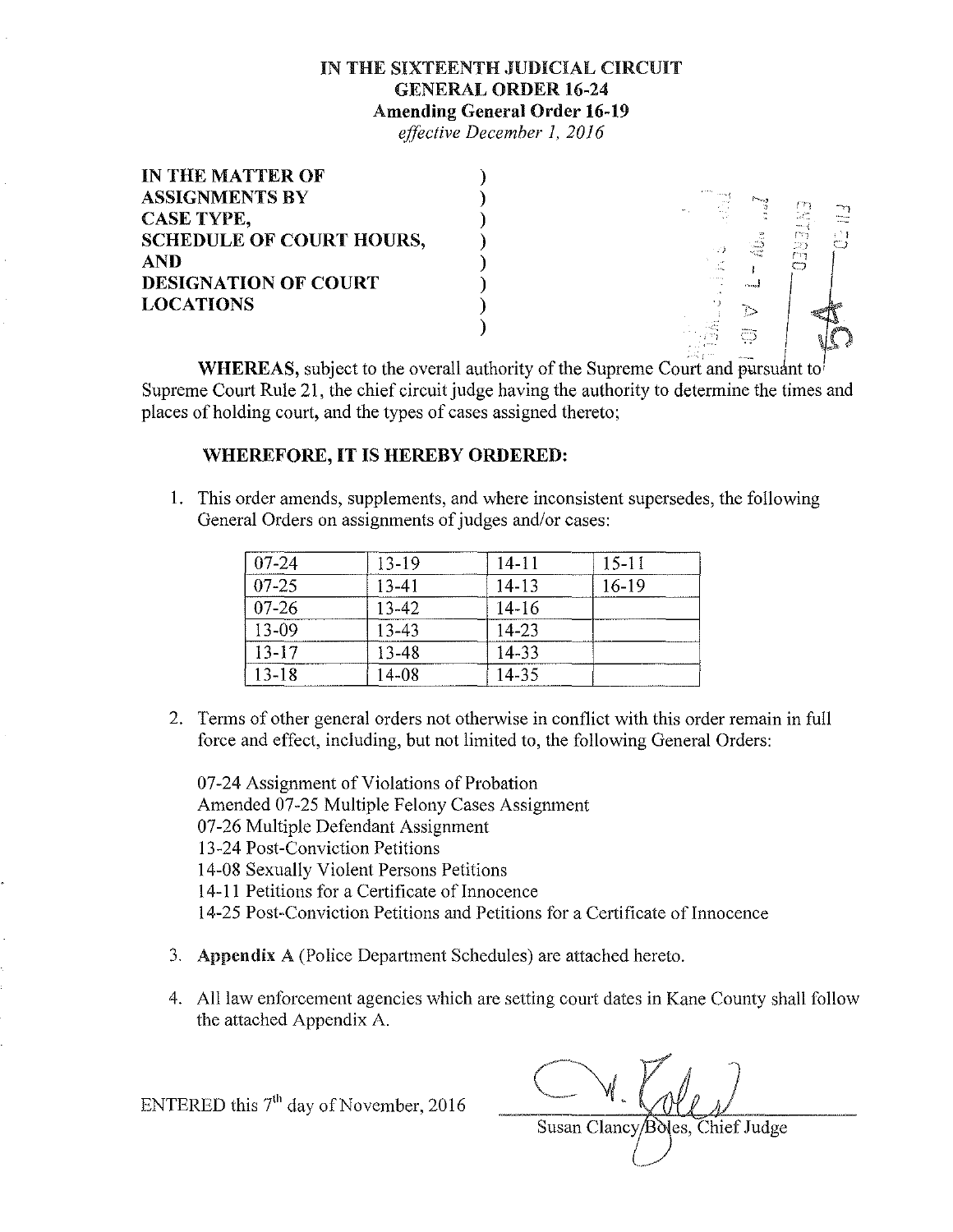| <b>AURORA BRANCH COURT</b>     |                                                     |                                                                                                |                                                                   |                                                           |
|--------------------------------|-----------------------------------------------------|------------------------------------------------------------------------------------------------|-------------------------------------------------------------------|-----------------------------------------------------------|
| Monday                         | Tuesday                                             | Wednesday                                                                                      | <b>Thursday</b>                                                   | Friday                                                    |
| Aurora (L) AM<br>Aurora (S) AM | Aurora (L) AM<br>Aurora (S) AM                      | Aurora (L) AM<br>Aurora (S) AM<br>Montgomery (S) AM<br>North Aurora (L) PM                     | Aurora (L) AM<br>Aurora (S) AM<br>Fox Valley Park Dist. (S)<br>AM | Aurora (S) AM<br>Sugar Grove (L) AM<br>Sugar Grove (S) AM |
| Aurora (L) AM<br>Aurora (S) AM | Aurora (L) AM<br>Aurora (S) AM<br>Montgomery (S) AM | Aurora (L) AM<br>Aurora (S) AM<br>North Aurora (S) AM                                          | Aurora (L) AM<br>Aurora (S) AM<br>Montgomery (L) AM               | Aurora (S) AM<br>Sugar Grove (S) AM                       |
| Aurora (L) AM<br>Aurora (S) AM | Aurora (L) AM<br>Aurora (S) AM                      | Aurora (L) AM<br>Aurora (S) AM<br>Montgomery (S) AM<br>Wabaunsee (S) AM<br>North Aurora (L) PM | Aurora (L) AM<br>Aurora (S) AM<br>Aurora University (S) PM        | Aurora (S) AM<br>Sugar Grove (L) AM<br>Sugar Grove (S) AM |
| Aurora (L) AM<br>Aurora (S) AM | Aurora (L) AM<br>Aurora (S) AM<br>Montgomery (S) AM | Aurora (L) AM<br>Aurora (S) AM<br>North Aurora (S) AM                                          | Aurora (L) AM<br>Aurora (S) AM<br>Montgomery (L) AM               | Aurora (S) AM<br>Sugar Grove (S) AM                       |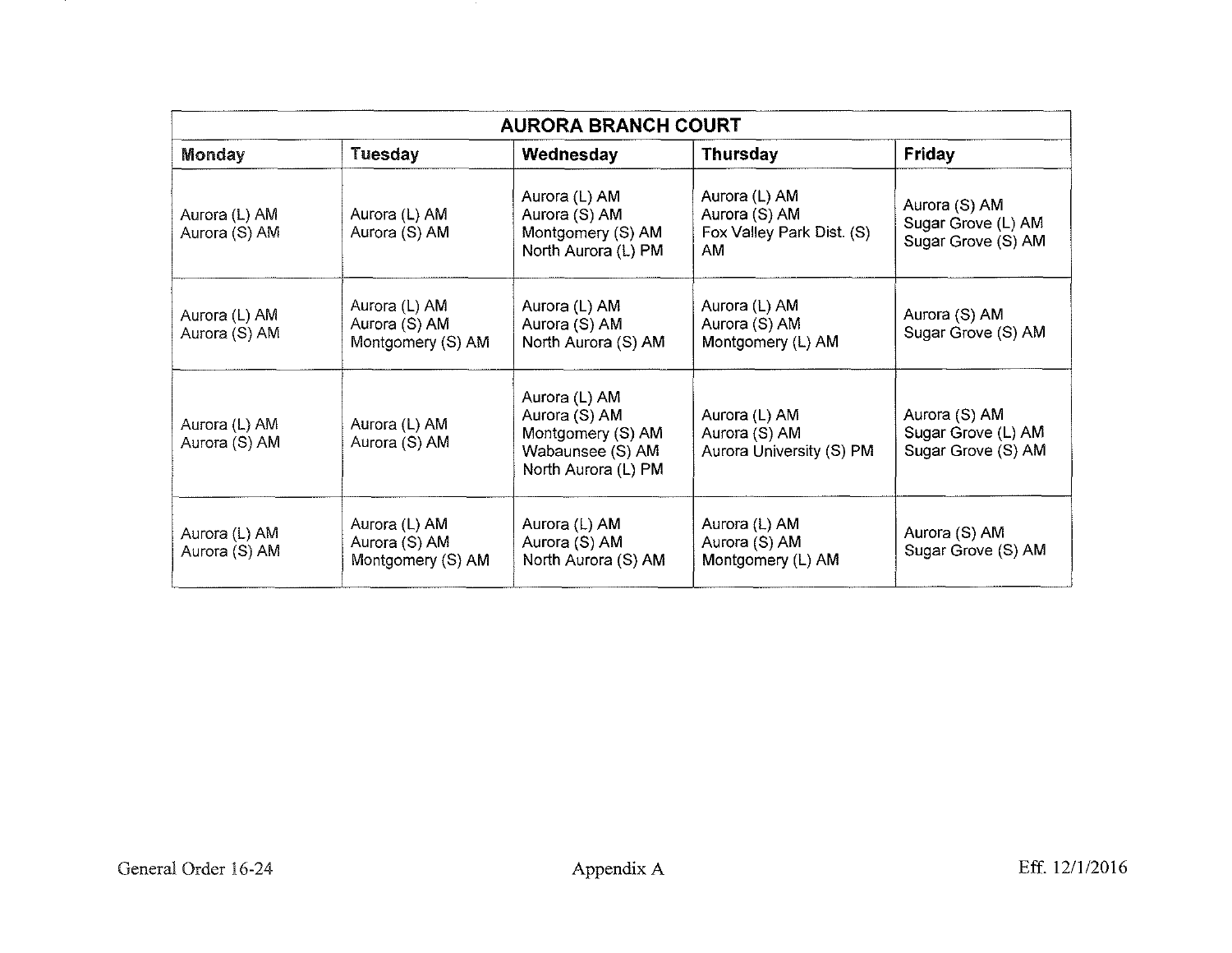| <b>ELGIN BRANCH COURT</b>             |                                                                                                         |                                                                                                                                                                                                  |                                                                                                                                                                                           |        |
|---------------------------------------|---------------------------------------------------------------------------------------------------------|--------------------------------------------------------------------------------------------------------------------------------------------------------------------------------------------------|-------------------------------------------------------------------------------------------------------------------------------------------------------------------------------------------|--------|
| Monday                                | <b>Tuesday</b>                                                                                          | Wednesday                                                                                                                                                                                        | <b>Thursday</b>                                                                                                                                                                           | Friday |
| Elgin (S) AM/PM<br>South Elgin (S) AM | Algonquin (L) AM<br>Elgin (L) AM/PM<br><b>ECC Police AM</b><br>East Dundee (S) AM<br>South Elgin (L) AM | West Dundee (L) AM<br>Barrington Hills (L) AM<br>Dundee Park Dist (L) AM<br>East Dundee (L) AM<br>Sleepy Hollow (L) AM<br>Barrington Hills (S) PM<br>E. Dundee Park Dist. (S) PM<br>Elgin (S) PM | Barrington Hills (S) PM<br>Bartlett (S) AM<br>Carpentersville (S) AM<br>E. Dundee Park Dist (S) PM<br>Elgin (S) AM/PM<br>West Dundee (S) PM                                               |        |
| Elgin (S) AM/PM<br>South Elgin (S) AM | Algonquin (L) AM<br>Elgin (L) AM/PM<br>South Elgin (L) AM                                               | Barrington Hills (L) AM<br>Carpentersville (L) AM<br>Barrington Hills (S) PM<br>E. Dundee Park Dist. (S) PM<br>Elgin (S) PM                                                                      | Barrington Hills (S) PM<br>Bartlett (S) AM<br>Carpentersville (S) AM<br>E. Dundee Park Dist (S) PM<br>Elgin (S) AM/PM                                                                     |        |
| Elgin (S) AM/PM<br>South Elgin (S) AM | Algonquin (L) AM<br>Elgin (L) AM/PM<br>Pingree Grove (L) PM                                             | West Dundee (L) AM<br>Barrington Hills (L) AM<br>East Dundee (L) AM<br>Gilberts (L) AM<br>Barrington Hills (S) PM<br>E. Dundee Park Dist. (S) PM<br>Elgin (S) PM                                 | Barrington Hills (S) PM<br>Bartlett (S) AM<br>Carpentersville (S) AM<br>East Dundee (S) PM<br>E. Dundee Park Dist (S) PM<br>Elgin (S) AM/PM<br>Sleepy Hollow (S) PM<br>West Dundee (S) PM |        |
| Elgin (S) AM/PM<br>South Elgin (S) AM | Algonquin (L) AM<br>Elgin (L) AM/PM<br>Hampshire (L) AM<br>Pingree Grove (S) AM                         | Barrington Hills (L) AM<br>Carpentersville (L) AM<br>Barrington Hills (S) PM<br>E. Dundee Park Dist. (S) PM<br>Elgin (S) PM                                                                      | Barrington Hills (S) PM<br>Bartlett (S) AM<br>Carpentersville (S) AM<br>E. Dundee Park Dist (S) PM<br>Elgin (S) AM/PM                                                                     |        |

and the state of the state of the